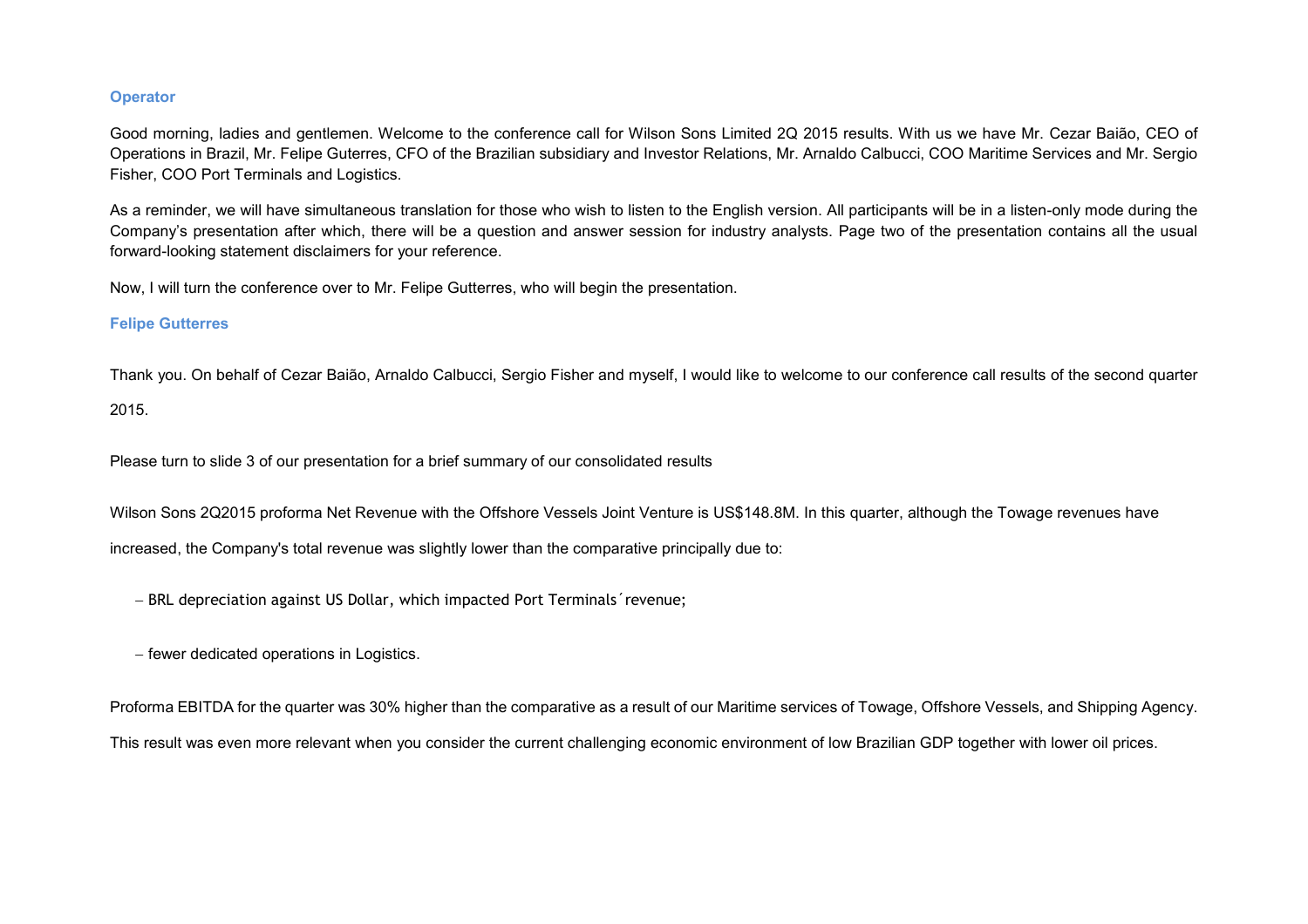Capex for the quarter was largely concentrated in Towage and the Offshore Vessel businesses.

Moving now to slide 4,

On this slide number 4, I present summary for the quarter by business.

- Export volumes in both **Container Terminals** at the end of the quarter were positively impacted by the USD appreciation against the previous year comparative and the increase in project cargo in Salvador which helps explain the increase in margin EBITDA. The devaluation in average currency negatively impacted both EBITDA and revenue.
- The Brasco Oil & Gas Support Terminal, revenues and EBITDA decreased against the comparative as a result of activity reduction with the end of two short-term operations, spot contracts at the Niterói base in Rio de Janeiro and the weak current prospects with the Oil and Gas industry as a result of the collapse in the price of oil.
- In Logistics, we had a revenue reduction as a result of our strategy to end of dedicated operations although EBITDA is improved with focus on bonded warehousing.
- Towage revenues and EBITDA increased as a consequence of higher numbers of harbour manoeuvres and evolution of the operations in the state of Pará and the fire fighting special operation in the port of Santos. The stronger dollar helps reduce Real denominated costs when presented in dollar and improve margins of this business as roughly 80% of its revenues are US dollar denominated.
- The Shipyard revenues were impacted by USD appreciation and also include a one off provision for contractual clauses related to third party vessels which reduced quarter revenue and EBITDA by US\$1.5M.
- •Offshore Support Vessels growth in EBITDA is a result of days in operation and greater cost diligence in this segment.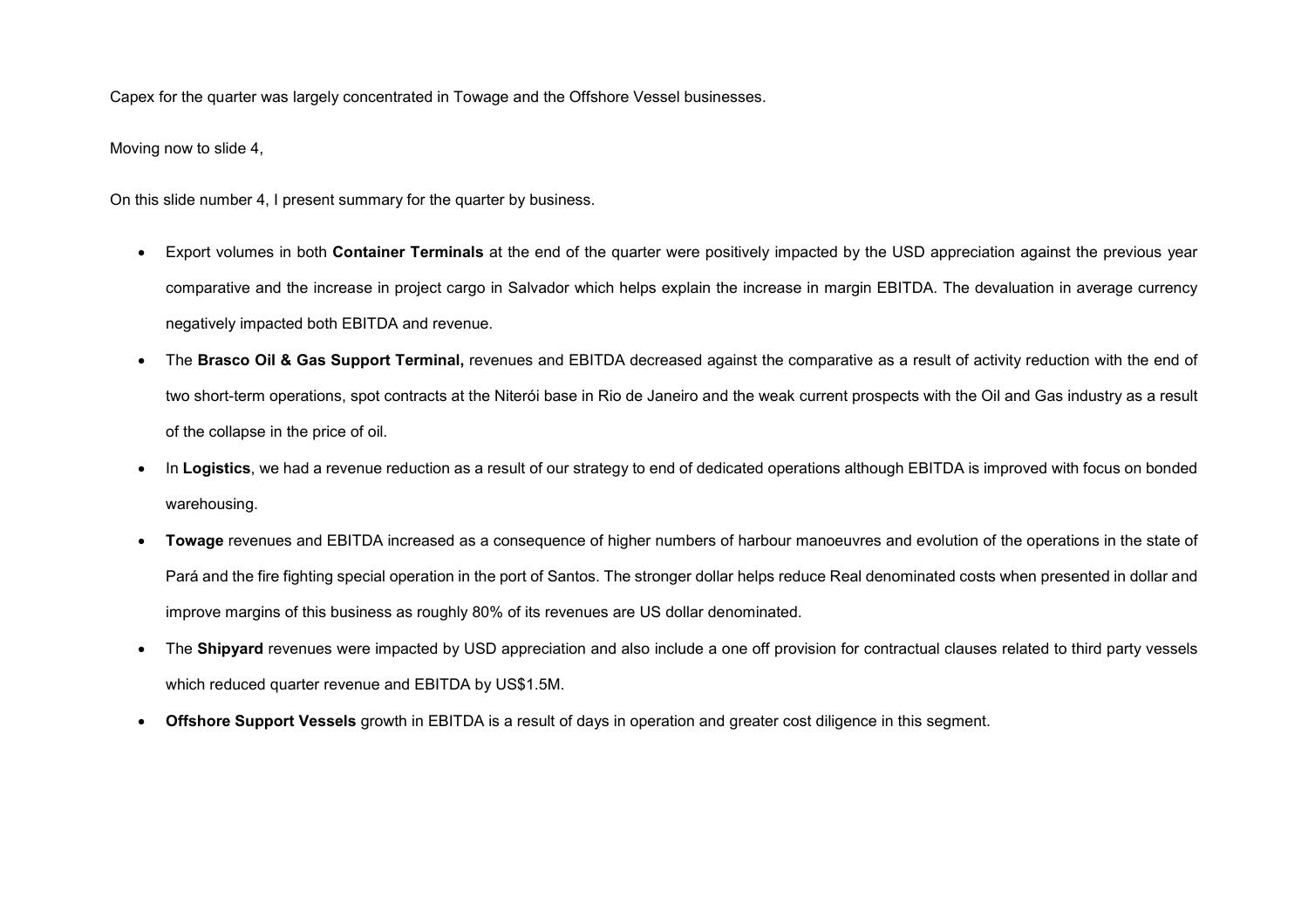#### Turning to slide 5

On this slide, when we look over the past ten years, we realize that the Company has consistently grown with double-digit revenue and EBITDA, even thoughthere has been significant USD/BRL appreciation and depreciation during this period.

This consistent growth is a result of our resilient business model, diversification of clients and the quality of investments over the period continually improving the quality of our operations. All serving to help differentiate our business in the competitive markets in which we operate. In the proforma EBITDA split we highlight the importance in the proportion contribution of Container Terminals, Towage and Offshore Vessels. We have lower levels of CAPEX following the completion of the cycle of investments in which we expanded our capacity in all of our businesses.

Moving now to the next slide,

On slide 6, I would like to explore a little further some of the important concepts to evaluate one of our growth drivers, trade flow. This driver impacts segments such as Towage and Container Terminals which we just saw contributed combined 72% of the proforma EBITDA of the group in the first half of 2015.

The first graph shows that, in Brazil, the international trade flow has grown considerably in recent years, presenting CAGR of 4.4% in tonnes over the period to 2014. This long term trend of growth could benefit from, among other factors, the US Dollar appreciation.

Below we have some of our studies on the potential volume that Brazil could containerize by bringing new transport solutions for importers and exporters. This is another area that we believe will help maintain container volume growth despite domestic economy weakness.

Another area of differential of the company is the customer diversification. I highlight here some of the products that customers move through our container terminals but remember we are talking about more than 2.800 active customers in 2014.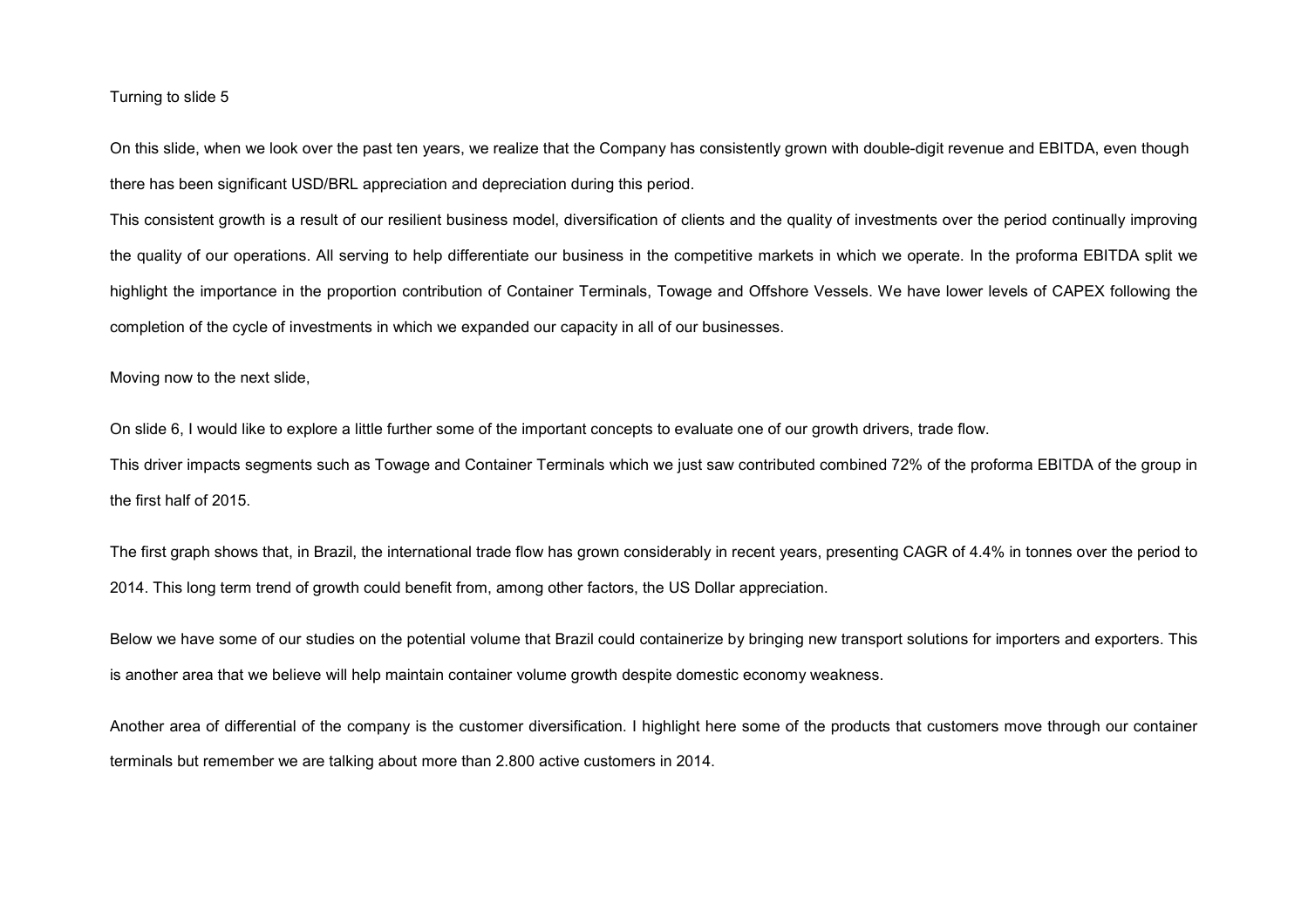Moving now to slide 7,

The second growth driver is the oil and gas industry.

Brazil has, particularly in the last ten years, produced a step change in the proven reserves of the country. While the rapid decline in the price of oil over the last twelve months has had clear impacts on the industry, certain factors like exploration of reserves from deepwater discoveries continue to increase production. Currently, these fields contribute a third of Brazil's oil production. In this environment, we present the history of the PSV numbers in Brazil from which you can infer the consistent growth of the Brazilian Flag vessels and the more volatile foreign vessel presence. As we predominantly operate Brazilian flag vessels we believe we have an important competitive advantage.

Finally, we can also highlight here the strategic location of our support terminal to the Oil & Gas industry, Brasco, in relation to Campos and Santos Basins, which concentrate 76% of oil & gas production in Brazil

Turning to slide 8

Here we present the Company's solid cash position and some of our liquidity indexes.

The data shows an improvement in all principal indexes in the first half of 2015 when compared to the same period in 2014, demonstrating the strength of our business and the ability to honor our commitments.

In addition to what we have just seen, we go to the next slide.

This slide shows our consistent operating cash flows and having completed the bulk of a significant investment cycle, the improvement of free cash flow is evident in our results this year.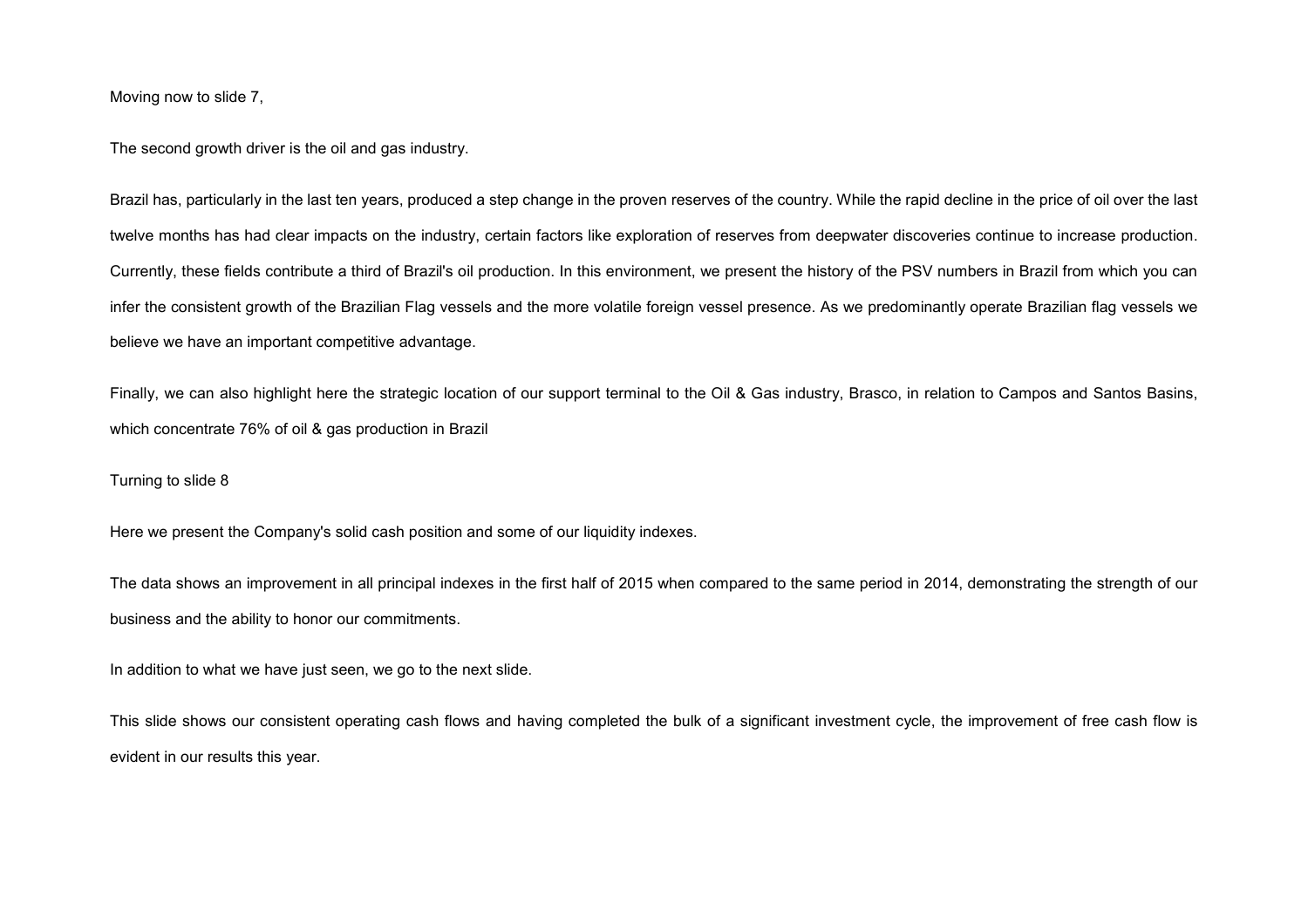This ability to generate cash is what has been permitting Wilson Sons to provide increasing dividend payments to shareholders in the recent years.

Now, moving to the last slide, I would like to talk briefly about the operational data released in July and the company's prospects.

The Container Terminals have continued to improve operating data over the last four months after a slow start to the year. Very positive in the month of July was Cabotage. Export competitiveness with the Brazilian real devaluation we hope will also contribute through second half.

For the Upstream Oil and Gas Support terminals market we still see a difference between the short and the long term prospects. The short term is strongly impacted by the low oil price, which is causing oil majors to postpone investment decisions relating to offshore projects. However, in the medium to long term we believe there will be recovery and development of the industry.

For Offshore Vessels resilient operating data is a function of the contracted operational fleet. Given the actual oil market we have been working to pushed back the delivery of the three foreign vessels we are receiving in our fleet. The two high specification Brazilian flagged PSVs in construction continue on time and have contractual guarantee on completion.

Our Shipyard has solid contractual coverage which currently extends through to November 2016

In Towage, Harbour Manoeuvres presented strong growth due to port support operations in the state of Pará, which began in Sept 14, and evolution of market share.

At this time, I would like to invite you to move to the Q&A portion of today's Conference Call.

#### **Operator**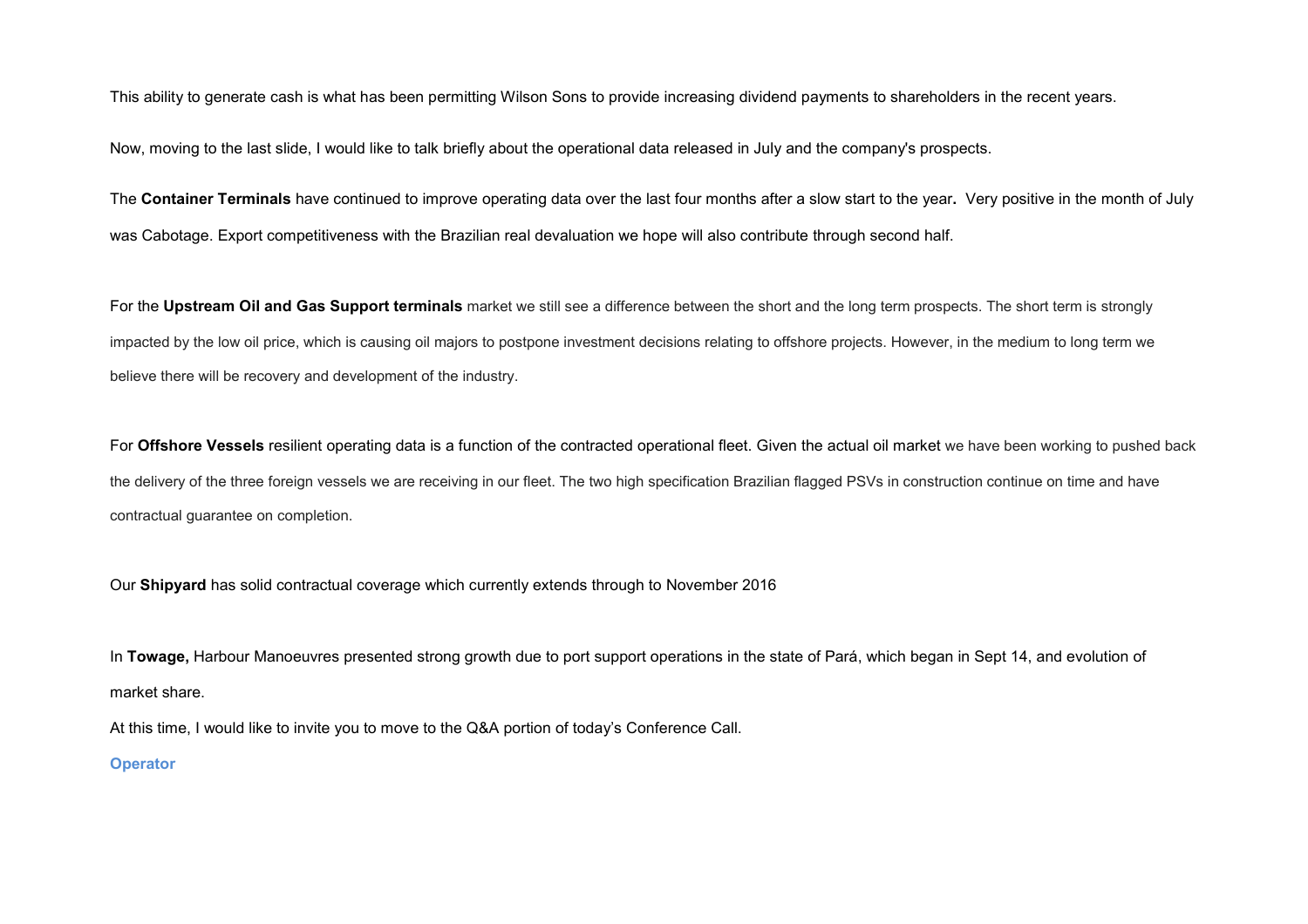Thank you. We will now begin our Q&A session. We have a question received online. Please proceed.

### Cézar Baião

We have a question about Brasco oil and gas support terminal.

### Cézar Baião

We believe that despite the great location of it in Niteroi, in Caju, they are very well located and have very good structure in terms of capacity and equipments. There is no alternative for these terminals in this segment. We don't believe that there is -- it's a very selective market in terms of players and alternatives are very little, very few. Fisher is reminding me that these terminals give operators much more flexibility, because they are private and not public.

### **Operator**

We have received another question from our chat room about towage.

#### Arnaldo Calbucci

The question is about what we can discuss about our competition since there are several towage operations under construction in Brazil.

### Arnaldo Calbucci

Actually, there are not many towage installations being built in Brazil. We have a fleet renovation plant -- plan with 12 vessels and we still have 7 to deliver. There are some investors building about 6 vessels at the moment, and of course we hear some rumors in the market about other constructions. But this is nothing that would be relevant on the short-term. So, we don't think that competition will become stronger in the short-term.

### **Operator**

We have one question from the webcast.

#### Arnaldo Calbucci

We've received a question from the webcast asking us to explain more about the competitive advantage that Brazilian flagged vessels have in terms of CapEx and OpEx, since it's normally higher than foreign flagged vessels?